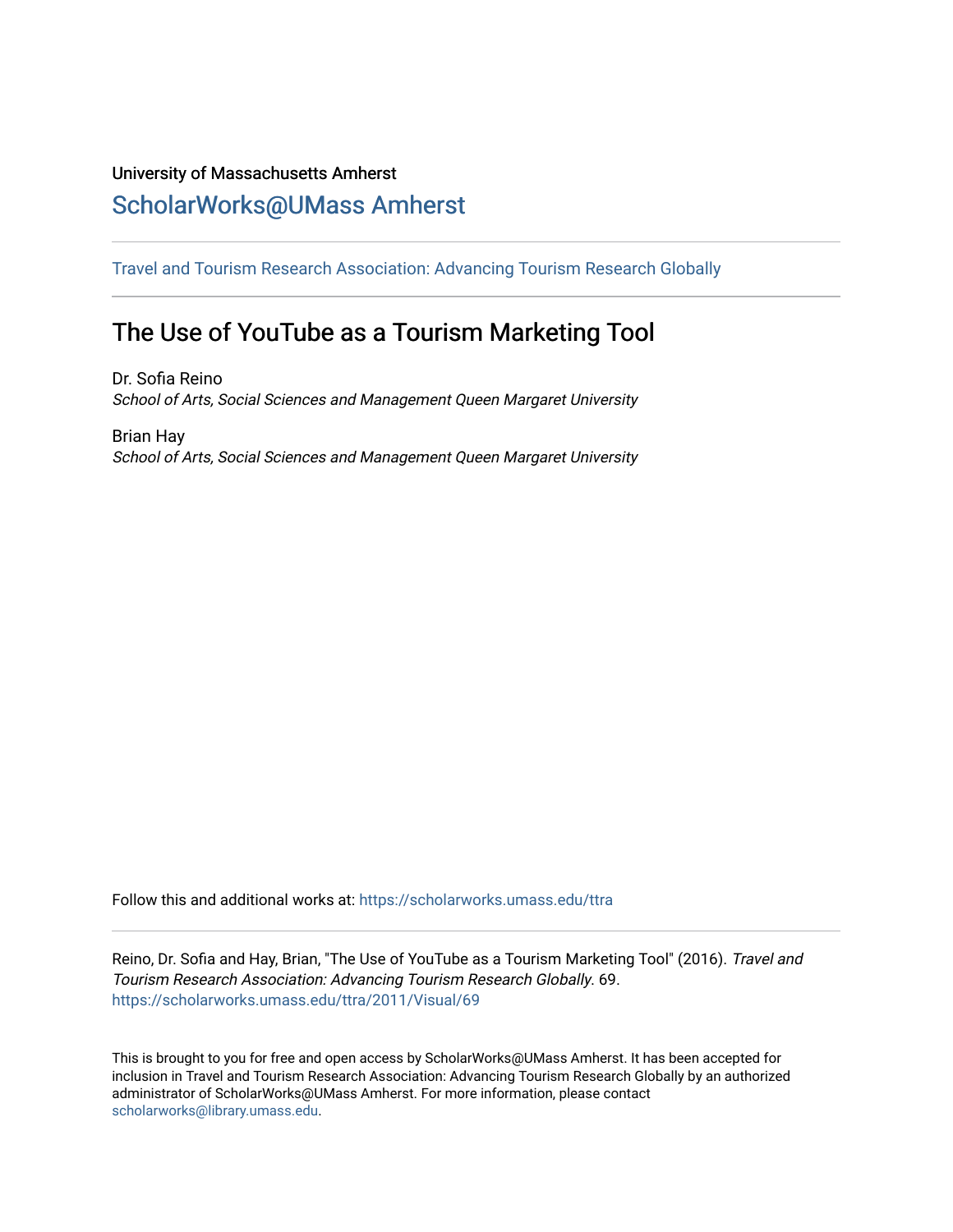### **The Use of YouTube as a Tourism Marketing Tool**

Dr. Sofia Reino School of Arts, Social Sciences and Management Queen Margaret University, UK

and

Professor Brian Hay School of Arts, Social Sciences and Management Queen Margaret University, UK

#### **ABSTRACT**

*YouTube started as a social media tool, but is now evolving into a marketing communications tool. The aim of this paper is to investigate the use of YouTube as a tourism-marketing tool from the viewpoint of tourism organizations and tourists. Developing its theoretical base from the perspective on how tourists recognize images, a review of 320 European tourism videos on YouTube concluded that many organizations failed to understand that media produced for traditional marketing outlets (TV, cinema) cannot be transferred directly to YouTube. The study also highlighted the growing power of the individual consumer in tourism marketing, as reflected in the dominance of tourism videos produced by real tourists rather than by official tourism organizations. The study concluded that while YouTube was useful as a promotional/ communications tool, more research is required to understand how the YouTube generation filter, select and use tourism information in their trip planning.* 

**Keywords:** *DMOs, YouTube Videos, European Cities* 

#### **INTRODUCTION**

 The aim of this paper is to investigate the use of YouTube as a tourism-marketing tool from two perspectives: tourism organizations and the tourist. The marketing of tourism products is rapidly changing as the needs, wants and expectations of the tourist become more demanding. Through the use of internet, the power relationship between the individual tourist and the tourism sector is changing, to the benefit of the consumer. In order to maximize the chances of attracting new consumers, marketers are under pressure to engage with their potential consumers as early as possible in the decision-making process through the provision of much more pre-decision information about a destination or product. The traditional mass marketing techniques, such as brochures, TV adverts, consumer exhibitions and shows, are becoming less relevant to the new tourism consumer. As King (2002) states "it is the customer who can decide how and when they access their travel and tourism information". This is not to dismiss traditional marketing techniques, but as the tourism market becomes more crowded, as prices decrease and access to newer destinations and products becomes easier, there is a greater need to use all possible tools and methods to reach potential consumers.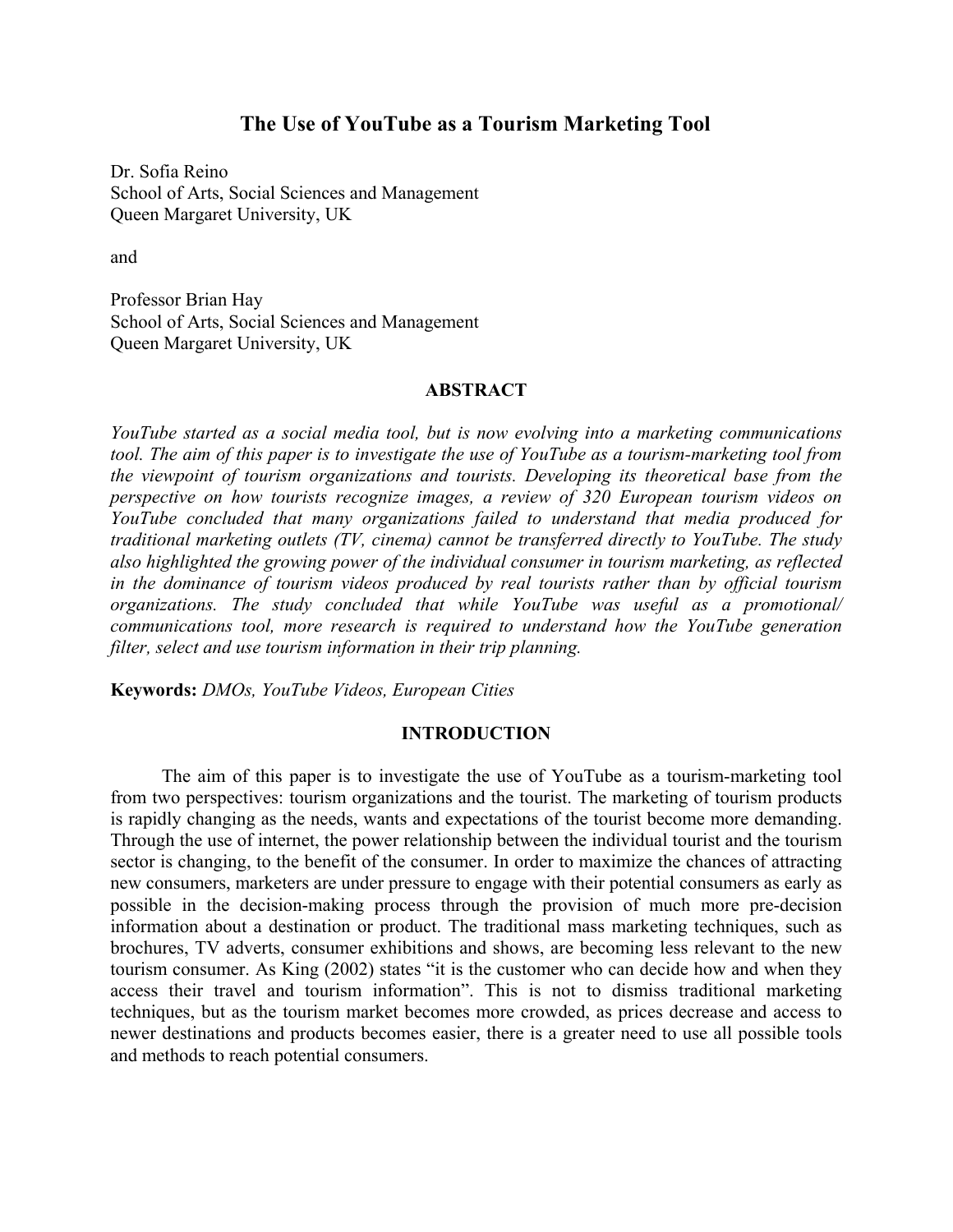One of these new methods is through the use of visual user generated content (UGC), through video sharing sites such as YouTube, which are increasingly playing an important role in both shaping a destination's/product image and in counteracting any negative perceptions, by connecting directly with the tourist. The recent use of videos of the Gulf of Mexico oil spill is a good example of how tourists businesses can show they are still open for business. Unlike traditional marketing methods, sites such as YouTube, Twitter, MySpace and Facebook facilitate a two-way flow of information, allowing the consumer to "speak" not only to the tourism business, but also to other consumers. It has to be recognized that traditional mainstream tourism organizations are no longer the only player selling a destination/product – the web offers the opportunity for every tourist to sell a destination/product by commenting on its offer. Sites such as YouTube, Trip Advisory and Expedia also give users a forum to share and rate their experiences, and so anyone who comments about a destination/product, are now part of the marketing process. As tourists are becoming more interested in real and authentic experiences in their leisure time, and as their time becomes more squeezed, they seek sources of information that will as far as possible heighten their experiences, and reduce their chances of a disappointing experience. Tourists are unpacking the different elements of the vacation experience provided by tourism organisations, and are now creating their own set of experiences.

 YouTube is a site where users can upload, share and watch videos, and is the global leader in the video streaming market, with over a billion videos viewed every day. YouTube went public in December 2005 (YouTube, 2009) and in this short time, has experienced an astounding level of growth. Given the large audiences that they attract (98.1 million users in July 2009, YouTube, 2009), it is no surprise that marketers are now investigating the use of YouTube as a tourism-marketing tool. However, as Reinhard (2009) argues, their success has been limited, and that, "while individuals have used YouTube as a platform to step into the spotlight, most brands have been left behind or in the shadows", that is, the potential of YouTube has not been fully realized. Reinhard (2009) also observes that to achieve long-term success on YouTube, marketers have to "consistently and frequently publish refreshing content that has intrinsic value for audiences online". This failure to update and refresh their online images is one of the most frequent criticisms by consumers of online tourism information.

 There is no doubt that technology is changing the way tourism destinations/products are presented to the consumer. Potential tourist can now watch a video of someone swimming in the Seychelles, climbing a volcano in Guatemala, sailing the Great Barrier Reef or walking in Yosemite National Park, without leaving their seat. The use of glossy brochures to sell us an image of a destination/product is rapidly coming to an end, as the static visual image of a destination/product, fixed in time (with a life span of 12-18 months), are no longer enough to excite potential tourists. Through sites such as YouTube, tourists can now get an immediate and a very real sense of where they want to go by viewing videos that other tourists have uploaded. To provide stimulating visual images, tourism organizations have to find ways of utilizing this demand to their advantage, as they are no longer the only game in town, when it comes to tourism marketing.

#### **LITERATURE**

 This literature review will look at two strands: the development of Information and Communication Technology (ICT) in tourism and destination image creation. The role of ICT in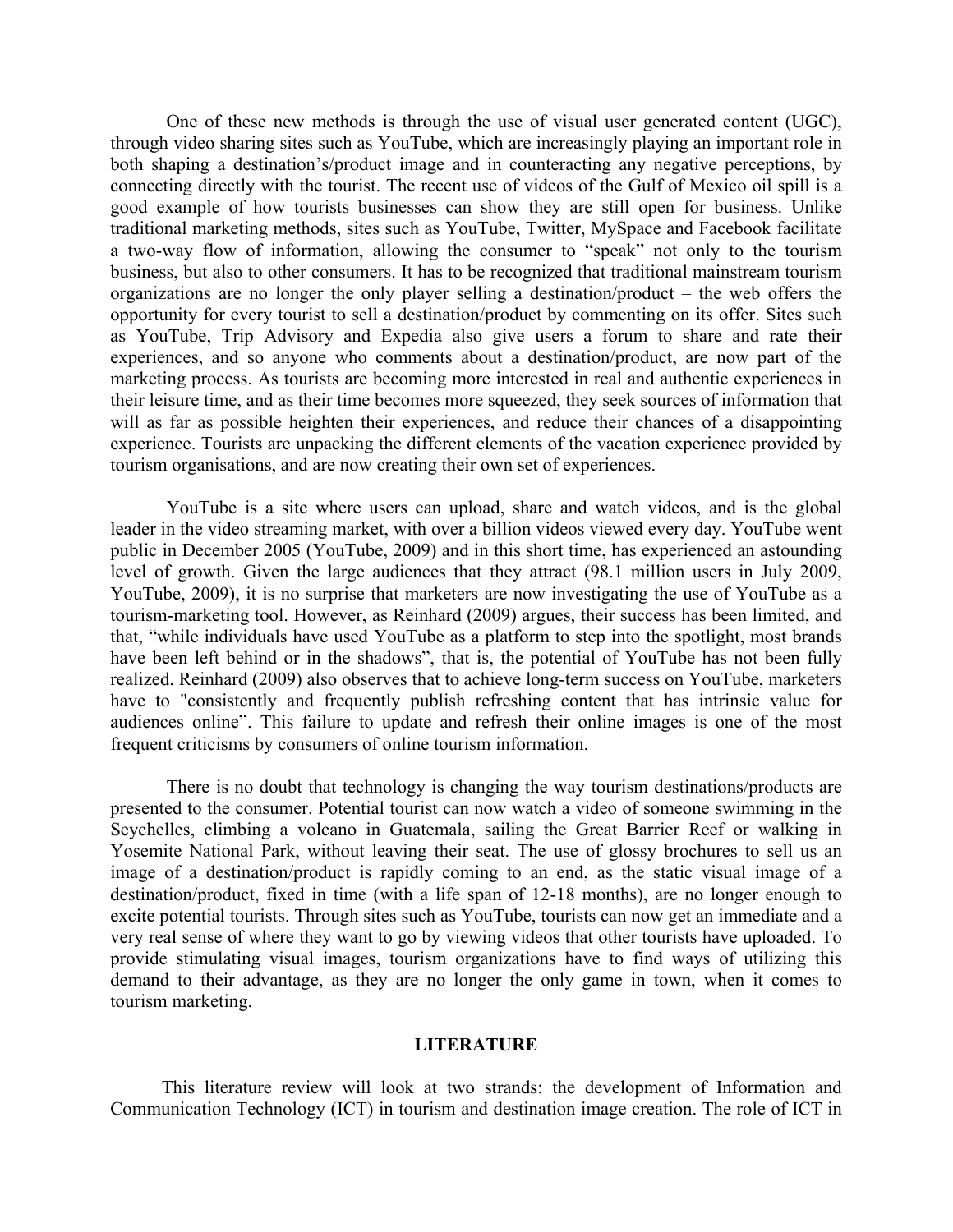shaping the structure of the tourism industry has been widely documented (Werthner & Klein, 1999; Buhalis, 2003), and primarily focussed on its use to support general marketing and distribution channels. However, the last few years have seen a significant change in the role of ICT in tourism, and this is now providing a leading role in supporting consumer empowerment in tourism marketing through User Generated Content (UGC).

 Originally, UGC content would be mainly uploaded through websites specifically designed for C2C (consumer-to-consumer) communication, but nowadays, it is becoming more common in many B2C (business-to-consumer) sites. Studies have looked both at their influence in purchases and the motivators triggering online participation (O'Connor, 2008), and have examined Tripadvisor's hotel reviews and its potential influence, Yoo and Gretzel (2009). Among the potential benefits highlighted, was that such information was considered more trustful by consumers, than traditional advertising. Hofstaetter and Egger (2009) suggested that benefits are provided by both users and corporation blogs, and saw user's blogs as more authentic and independent, while corporate blogs were considered more structured.

 Studies by Kang, et al. (2008), examined UGC, and focused on the opportunities that arose from a visual-based application, such as the uploading of photos. Schegg, et al. (2008) examined the level of adoption of Web 2.0 applications by some 3,000 hotels, but none of these businesses integrated any video blog applications into their website. Carrera, et al. (2008) undertook an exploratory study of mixing text and visual content and its opportunities for tourism marketing. While Murphy, Centeno, Gil and Schegg (2010) looked at videos, however, their work mainly examined motivations by tourists for sharing online content, rather than assessing marketing impacts.

 In terms of destination image, there is empirical evidence, to suggest a strong link between destination image and tourists' buying behavior. Sirgy and Su (2000) found that, "consumer research has shown that a consumer's attitude towards a product (and product purchase) is influenced by matching a product's user image with the consumer's self concept". This can be tested and applied to a tourists' attitude towards a destination, as tourists have stereotypic images of different destinations. Tourism marketers can and do promote a specific destination images in order to maximize patronage, however, the question that remains to be answered, is what and whose image does a destination want to project?

 Crompton (1979) argues that destination image is composed of a mixture of beliefs, ideas and impressions that a person holds about a certain destination, while Buhalis (2000) stated that destination image is made up of, "a set of expectations and perceptions a prospective traveler has of a destination". What is important about these two definitions is that the destination image refers to a tourist-based image, rather than one developed and projected by the destination.

 However, the question remains as to how these perceptions are formed? Gartner (1993) argues that there are a wide varieties of factors that helps shape a destinations image. These can be from 1: induced sources such as traditional forms of advertising created by the destination/product, such as promotional videos 2: autonomous sources, which are independently, produced images, created by unofficial sources such as books, movies or social networks 3: organic sources such as word of mouth and experiences of other tourists. It is through these new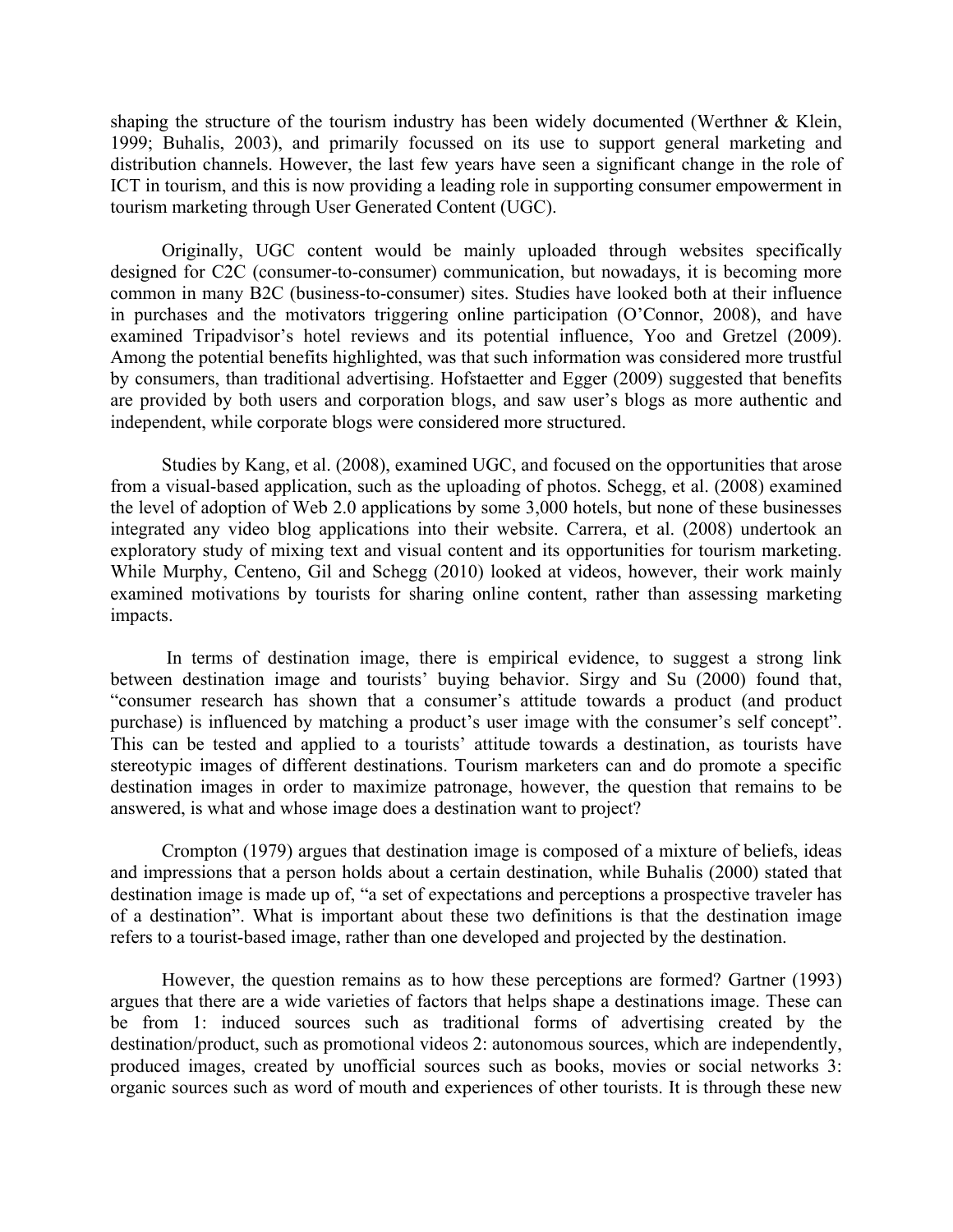organic sources such as YouTube, that consumers are finding ways to connect with images that are outside the control of official images.

 Shani, et al., (2010) argues that there is growing evidence to suggest that organic sources enjoy a high degree of reliability among potential tourists, because they are sourced from outside formal organizations. They argued that this type of information is more significant and powerful than the more traditional and formal sources of information, and that "the boundaries between the induced and autonomous factors seem to have blurred in recent years". For example, these strategies could include, building relationships with journalists and media networks and as Hudson and Ritchie (2006) and Busby and Klug (2001) suggest, the use of films and television also provide marketing opportunities. Movies such as Australia and Braveheart seek to project an image of a destination, as do TV shows such as Frasier and Sex in the City. Therefore, there is an increasing awareness amongst tourism marketers of the need to better integrate all the various forms of marketing communications into autonomous channels, which need to project a strong and consistent message, if they are to be successful.

 The concept of a destinations' image is closely linked to Urry's (1990) seminal work on the "tourist gaze", where he argues that tourists are, "directed towards features of the landscape that separate them off from everyday experiences". Turner, et al, (2005) argues that this gaze is manipulated so that "the gaze falls upon what the gazer expects to see". Ibrahim and Gill (2005) linked this tourist gaze to a destinations image, arguing that before a tourist engages with a destination, they already have preconceived ideas of what they expect to see, which are based on a destination image, but how and where does the tourist source such images?

 However, it is possible to argue that the concept of a fixed and static gaze does not really hold true, in this changing world of new technology and the increasing desire for more individual tourism experiences, rather than packaged experiences. Urry's gaze perhaps holds true in the more traditional and passive forms of tourism, but today's tourist are no longer outsiders looking in, but active participants, in every sense of the word. Franklin and Chang (2001) argue that tourists are, "seeking to be doing something in the places they visit rather than being endlessly spectatorially passive". New technology has given the tourist the power to plan their own itinerary and to go to places beyond the gaze. As MacCannell (1989) argues, "touristic consciousness is motivated by its desire for authentic experiences, and the tourist may believe that he is moving in this direction, but often it is very difficult to know for sure if the experience is in fact authentic". Drawing on the earlier work of Goffman (1959), MacCannell (1973) argues that tourism is like a performance, where there is a front stage and a back stage, and states that, "the front is the meeting place of hosts and guests or customers and service persons, and the back is where members of the home team retire between performances to relax and to prepare". It is the role of tourism marketing to determine the boundary between front and back stage. If the tourist wants authentic experiences, then they have to believe that this is being delivered, and if that means allowing them to peek at the back stage area, then tourism marketers have to find ways of allowing them to see this image, and this is where YouTube may have a role.

 Fyall and Garrod (2005) argue that the tourist is now an active partner in the marketing process, and in order for destinations to succeed, they must "be able to provide them with the types of information and experience they are increasingly able to demand". King (2002) argues that marketers should look to establish ongoing, two-way communication channels with their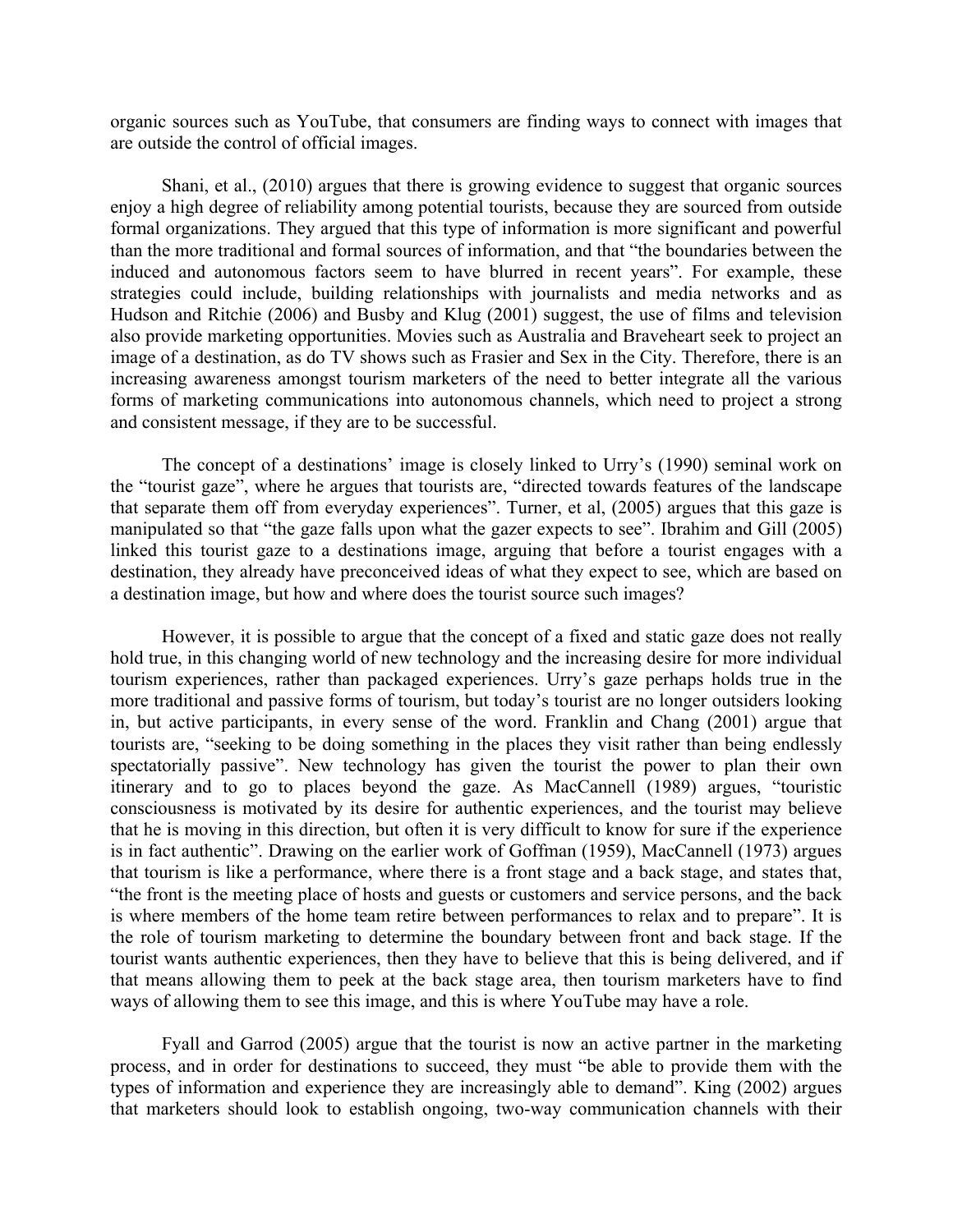clients, and that greater emphasis should be placed on the creation and the promotion of vacation experiences, that link key brand values and assets with the desires of the customer.

 Although this research examines the use of YouTube as a tourism-marketing tool, the literature has suggested some additional benefits arising from Web 2.0 applications, which mainly relate to the mix of perceived authenticity of the material uploaded by consumers. Additionally, this review of the tourism management literature has outlined a number of factors which assist in the generation of a destinations image, and include the use of both induced and organic sources, along with the need to develop both the expected tourism gaze and the more authentic/organic visual images tourists are now seeking.

#### **METHODOLOGY**

 In order to explore the aims of the study and the issues raised in the literature review, the adopted methodology used a web analysis and selected case study approach with 32 European city destinations as the sample base. The study examined tourism videos placed on YouTube over the period 2006-10, irrespective of who placed these videos on YouTube. In order to control the selected sample and to be realistic in what was feasible, the sampling frame for this study was the list of European cities selected by Wöber (2007). His work undertaken between July 2003 and May 2006, and extracted travel-related keywords from the user log file of www.visiteuropeancities.info. Only those cities whose log file of this website recorded a high number of online searches (i.e. at least 300) were included in his final list of 32 cities, and with his permission, this list was used for this study. A further search of these cities was undertaken using YouTube in July 2010, and in order to be produce a manageable sample size, the first ten videos from the search of each of these 32 cities was analysed, giving in total a sample of 320 videos.

 The first aim of this analysis was to assess if YouTube was actually used for marketing tourism, and evidence of this was provided by the number of tourism videos about the city. The classification of videos as either tourist or non-tourist videos, related to the content of their displays. Videos were classified as tourist videos if the content displayed images related to landscapes, landmarks, attractions and tourism facilities (e.g. transport or accommodation services) and/or provided travel advice. The subjective nature of this method of classifying the videos is acknowledged. The second aim of the analysis was to investigate the marketing strategies, used following the elements, which were derived from the literature of tourism destination image, namely: authenticity/tourism gaze; structured; organic/induced.

 The research limitations of this study include: the randomization of the sample, the rigor in which Wober selected his sample, the degree to which the selected videos represents the full range of material about the destination and the images projected, the assumption that popularity (top ten) is a reflection of the usefulness of the videos. However, the greatest limitation of the study is the assumption of the neutrality of the search engine, which generated the listings. Although we had no control over this procedure, in order to test the consistency of the listings, the search of each of the 32 cities was repeated several times, and no variations in these listings were recorded. We have also assumed that users of YouTube looking of tourism information will tend to focus on the top ten listings, and not search beyond these; this may or may not be true.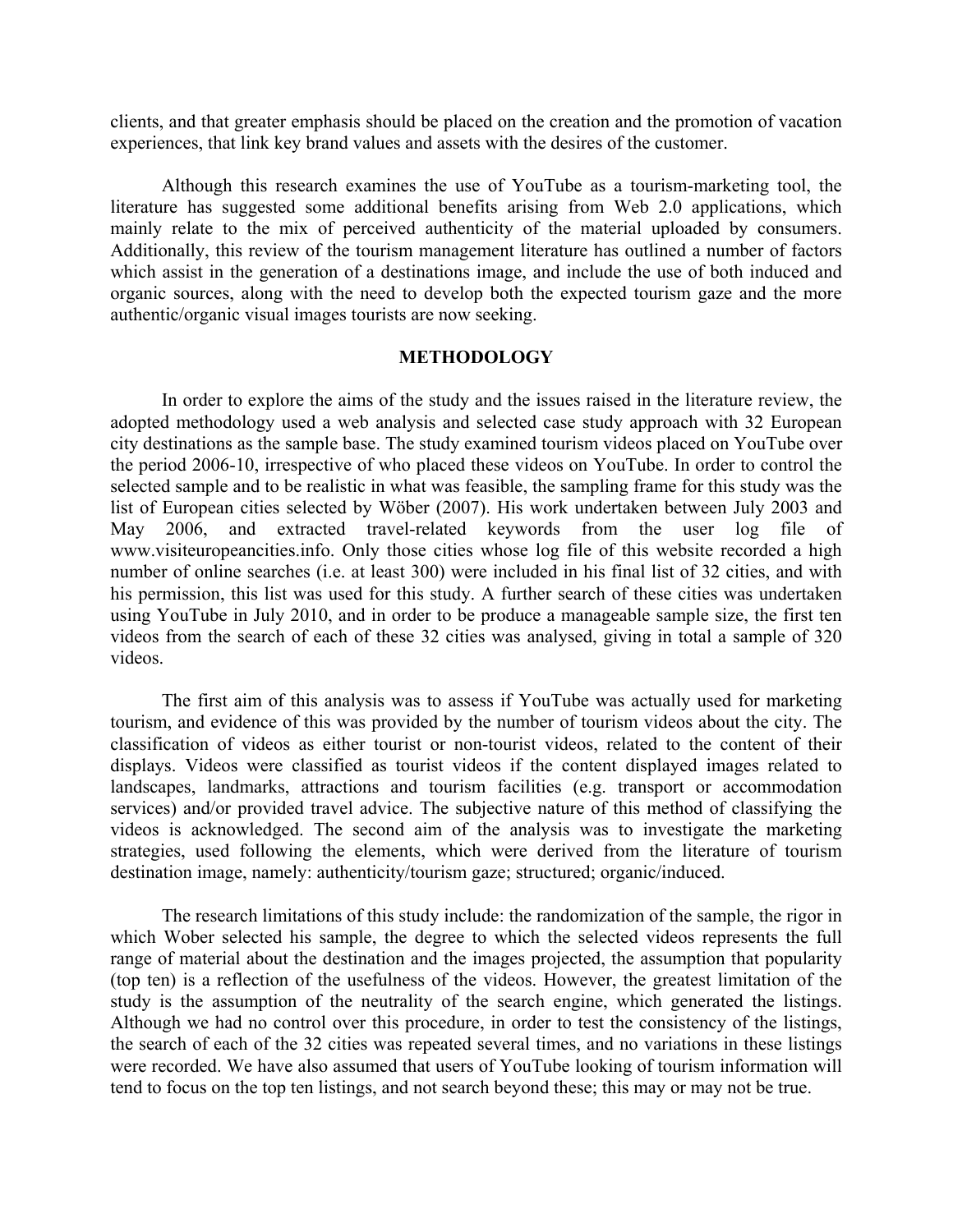#### **RESULTS AND DISCUSSION**

 Table 1 presents a summary of the results, including the number of tourism-related videos produced by the search. This search included images showing landmarks, panoramic views, tourism facilities (e.g. transport or accommodation services) and/or travel advice. The non-tourist videos found through the analysis related to broadcasted soccer matches, printing machines whose name aligned with that one of the city (e.g. Heidelberg), broadcasted concerts (e.g. U2's concert in Dublin) or non-tourism facilities (e.g. Aachen University)**.** 

|                      | Public                         | Private        |                                                 |                |                  |
|----------------------|--------------------------------|----------------|-------------------------------------------------|----------------|------------------|
|                      | Organisations                  | Organisations  | Individual Unknown                              |                | Total            |
| Aachen               |                                |                |                                                 |                |                  |
| Amsterdam            |                                | $\mathbf{1}$   | $\frac{3}{3}$                                   | $\mathbf{1}$   | $\frac{3}{5}$    |
| Barcelona            |                                |                |                                                 |                |                  |
| Berlin               |                                |                |                                                 |                |                  |
| Bergen               |                                |                |                                                 |                |                  |
| Bern                 |                                |                | $\begin{array}{c} 2 \\ 4 \\ 2 \\ 1 \end{array}$ | $\overline{2}$ |                  |
| <b>Brussels</b>      |                                | 1              |                                                 |                |                  |
| <b>Budapest</b>      | $\mathbf{1}$                   | $\frac{2}{1}$  |                                                 |                |                  |
| Copenhagen           |                                |                | $\mathbf{1}$                                    | $\mathbf{1}$   |                  |
| Dublin               | 1                              | 1              | $\frac{2}{1}$                                   |                |                  |
| Glasgow              |                                | 1              |                                                 |                |                  |
| Gothenburg           |                                | $\mathbf{1}$   |                                                 |                |                  |
| Heidelberg           | 1                              |                | $\begin{array}{c} 3 \\ 3 \\ 2 \end{array}$      |                |                  |
| Helsinki             |                                | 1              |                                                 | $\mathbf{1}$   |                  |
| Lisbon               |                                | 1              |                                                 |                | 02634342444320   |
| London               |                                | $\mathbf{1}$   | $\mathbf{1}$                                    |                |                  |
| Liverpool            |                                |                |                                                 |                |                  |
| Luxembourg           |                                |                | 6                                               |                | 6                |
| Lyons                |                                |                |                                                 |                | $\boldsymbol{0}$ |
| Madrid               |                                | $\mathbf{1}$   |                                                 |                |                  |
| Maribor              |                                |                | $\overline{2}$                                  |                |                  |
| Nice                 |                                | 1              |                                                 |                |                  |
| Nantes               |                                |                |                                                 |                |                  |
| Paris                |                                | 1              | 4                                               |                |                  |
| Prague               |                                | 6              | $\frac{3}{1}$                                   |                |                  |
| Rotterdam            |                                | $\overline{2}$ |                                                 |                |                  |
| Stockholm<br>Tallinn | $\mathbf{1}$<br>$\overline{3}$ |                | $\frac{2}{2}$                                   |                |                  |
| Torino               |                                |                |                                                 |                |                  |
| Vienna               |                                |                | $\mathbf{1}$                                    |                |                  |
| Zagreb               |                                |                | 5                                               |                |                  |
| Zurich               | 1                              | 1              | $\mathbf{1}$                                    |                | 1210591550153    |
|                      | 8                              | 23             | 57                                              | 5              | 93               |
| Total                |                                |                |                                                 |                |                  |
|                      | $(8.6\%)$                      | (24.7%)        | $(61.3\%)$                                      | $(5.4\%)$      | $(100\%)$        |

#### **Table 1: Tourism-Related Videos Produced from Searches in YouTube**

 The results suggested that only 93 of the 320 (30%) videos contained tourism-related information. However, the results did vary by cities, for example, Prague produced the highest number of tourism-related videos (n=9/10), while none of the first ten videos for Barcelona, Berlin, Liverpool, Lyons, Nantes and Torino were tourism-related. The average number of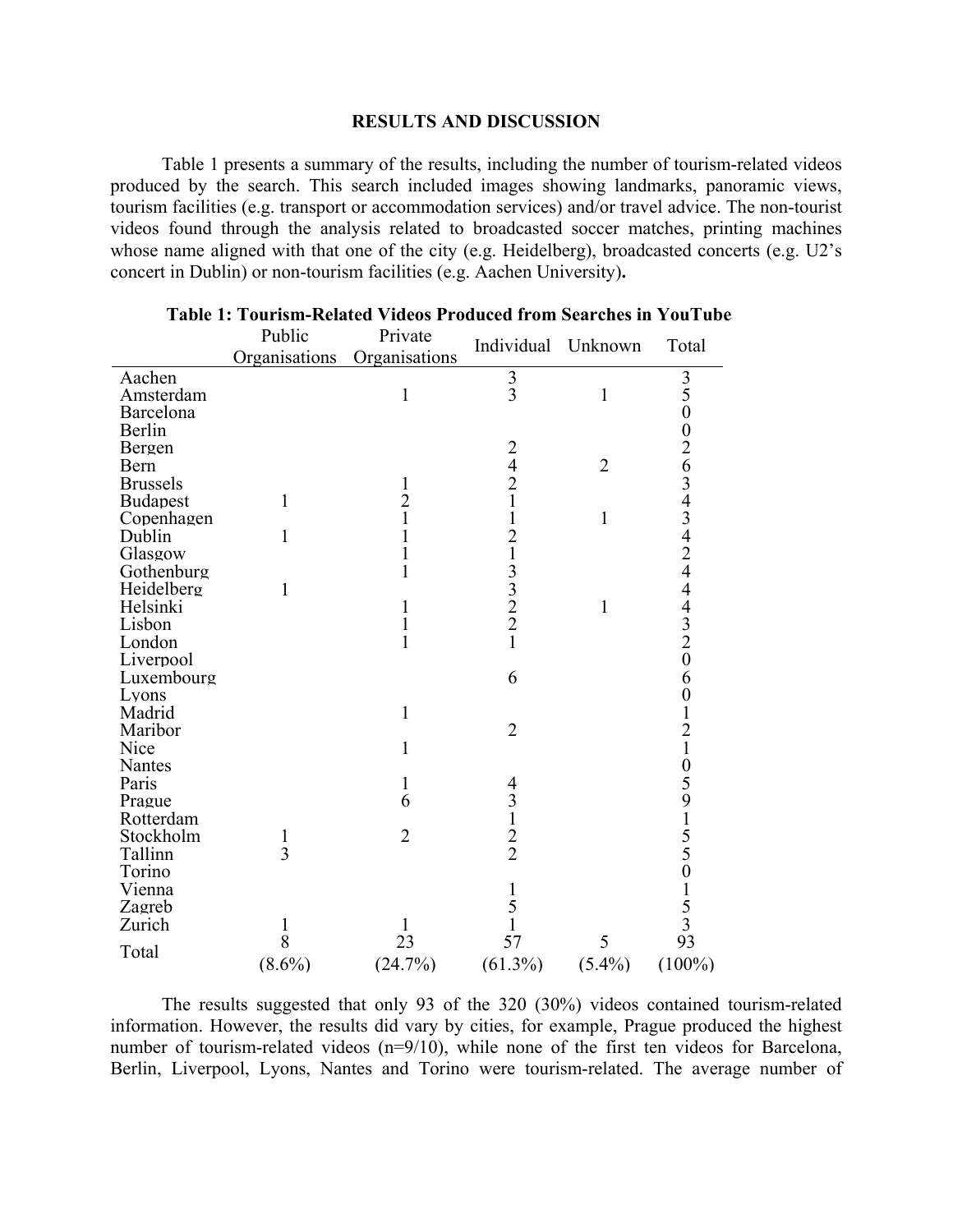tourism-related videos produced by each city was 2.9, and suggests that for users of YouTube, tourism-related content while limited, does exist.

 Table 1 also provides information of the type of users generating tourism-related videos for each of the 32 cities. The results show that there were significant differences across cities, with Luxembourg accounting for the largest number of videos generated by individuals  $(n=6/10)$ , while Prague (n=6/10) generated the highest number by private businesses, and Tallinn generated the highest number of videos produced by public organisations  $(n=3/10)$ . Regardless of these differences, the results show that the largest number of tourism-related videos were amateur videos (61%), i.e. videos made by individual users, while a third (33%) were professionallyproduced, by either public or private organisations. This suggests the dominance of amateur videos as sources of tourism information, and the somewhat limited role played by formal organisations in producing tourism content for YouTube.

 Additional analysis suggested that 1 in 4 (25%) of all tourism promotional videos in the YouTube sample are provided by private organisations, but this is considerably higher than public sector organisations 1 in 10 (9%), and mainly relates to material produced by public DMOs. This suggests that the adoption of YouTube for tourism promotion is limited, and this applies especially to DMOs. As at July 2010, there were only six cities from the sample of 32 whose DMOs produced promotional material available on YouTube: Budapest, Dublin, Heidelberg, Stockholm, Tallinn and Zurich.

Videos produced by private businesses were few in number, and include: airlines  $(n=2)$ , travel guides  $(n=1)$ , accommodation  $(n=3)$ , TV programmes  $(n=5)$ , conference centre  $(n=1)$ , train company (n=1). An example of these videos is that one by hostelworld about Dublin (http://www.youtube.com/watch?v=bLACdPtyX-s). Interestingly, videos generated by the accommodation sector were all produced by this hostel company (hostelworld), and this may be a reflection that hostel users (primarily young and individual travellers) have been identified as predominant users of YouTube. The lack of videos from major private sector tourism organisations in the sample, suggests that major providers from the accommodation, attraction and transport sectors may have not yet penetrated this marketing channel. It was also noted that even the major tourism organizations videos were not uploaded by them, but by individual users. This suggests that organizations have limited control on the placement content of their videos, relying instead on individuals who may or may not work with the company; and so may be in danger of losing control of their marketing.

 It was noticeable that only a few of these videos had been uploaded through what YouTube calls "brand channels". This is a marketing tool within YouTube that allows users to develop a branded website, which could include videos and they may or may not allow other users to upload material. It therefore combines the capability of user-generated content, with an ability to organize its content, and so develop additional marketing opportunities.

 In terms of the year of upload of the videos, about 2 in 5 (39%) were over 3 years old (uploaded in 2006/07), which makes them outdated for use in digital media/marketing. Further analysis of the data suggests that only two of these videos had been uploaded in 2010 (Bern, Budapest). Additionally, the percentage of these videos, which were uploaded during the previous year (2009), was limited (17%), this suggests that the tourism-related content in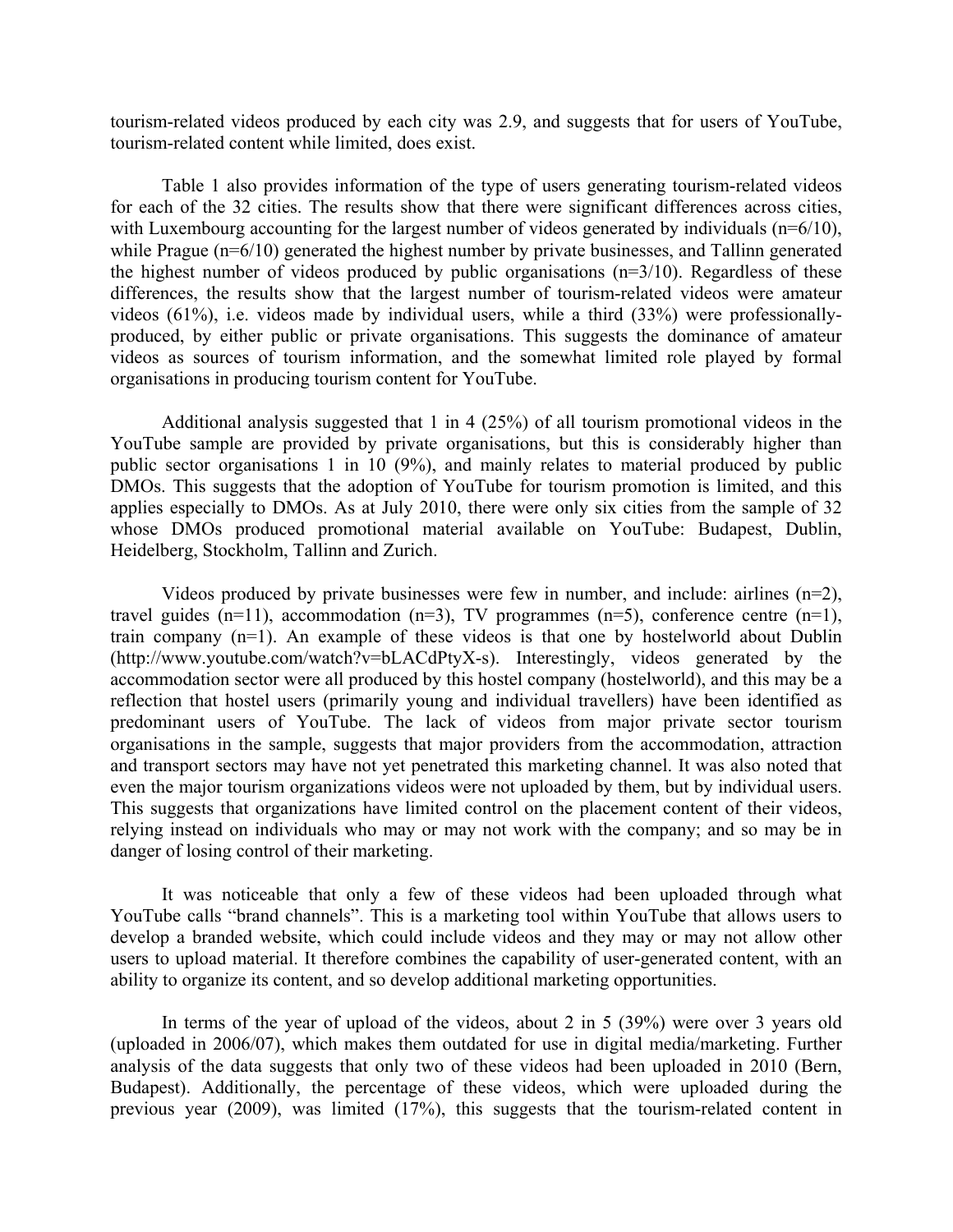YouTube is relatively obsolete. From this analysis, one popular new trend in YouTube has been the production of spoof DMOs adverts. Such spoofs have the ability at very low cost, to undermine the carefully crafted and usually expensively produced messages from official DMOs, although it could also be argued that they are part of the democratization of information sources.

#### **CONCLUSION**

 Tourist are not looking to be passively entertained, they want to control and to determine what happens on their vacation, and YouTube offers them the opportunity to search for very specific activities, watch reviews, and to seek help and advice about their destination. It is the democracy of sites such as YouTube that is liberating for the tourist. They can now decide what they want to do, based on the experiences of other like-minded tourists, as tourists do not want to be sold a destination/product, rather they want to be active in creating their own experiences, based on the experiences of likeminded others.

 This study argues that the different stakeholders involved in tourism are still struggling to understand the potential of YouTube. However, it would seem that YouTube and other Web 2.0 sites are leveling the playing field for the tourist, by providing access to information that would otherwise be difficult to obtain. While, tourism organizations are still trying to understand how they can apply traditional campaigns to these new channels, what they fail to understand is that the market place has changed, placing existing TV and cinema content on YouTube, is just not good enough. As tourists make more use of sites such as YouTube, they are increasingly cynical about any attempt to pass of something created or fake, as something 'real'. This cynicism and scepticism has forced tourism organizations to think of new ways to sell their products, without arousing the suspicions of their consumers. Perhaps the best way would be to invite popular YouTube providers to produce YouTube videos for tourism organizations, rather than relying on official advertising agencies, who just do not have the 'street creed' to understand YouTube. Official advertising agencies try hard to make their messages appear as they were generated from autonomous or organic sources, as these are the ones that are most trusted and have the most influence with tourists who use YouTube, but very few tourism organizations have been successful at creating YouTube content, that is relevant to YouTube users.

 In terms of further research there are a number of areas that warrant investigation A still unanswered question, is why tourists want to place their videos on YouTube, is it because they want to share their experiences with their friends and the wider world for reasons of philanthropy, or are we all becoming voyeurists? Another fruitful area of investigation, could be the post vacation experience – as the length of trips decrease, does YouTube act as an extension of the vacation? The impact of spoof DMOs/hotels/attractions videos also have not been fully assessed, it could be argued either that they impact negatively on official videos, or are they actually helpful.

#### **Significance to industry**

 Perhaps the best example of how it has been utilized recently was for Ireland's GO campaign, organized by Tourism Ireland. This campaign was composed of a series of short films featuring real people from around Ireland, where they introduced the viewer to their local area and took them on a tour based on their knowledge of the best locations in Ireland, that were not necessarily in the guidebooks. This campaign was successful because it blended the three sources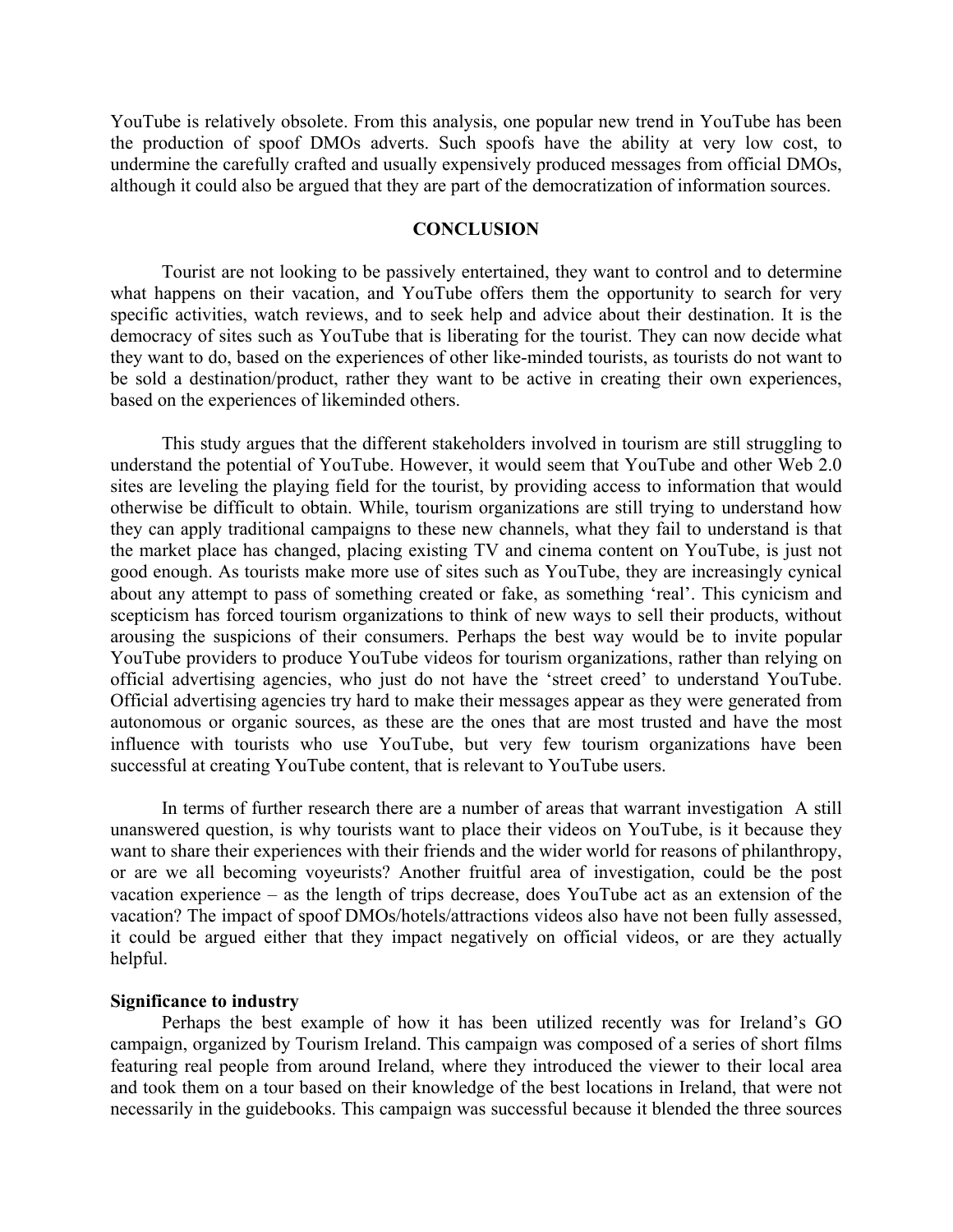of destination image as discussed early by Gartner (1993): it tapped into the tourist's desire for authentic experiences; it used locals to host these videos, and gave the tourists a glimpse of the backstage. VisitScotland also adopted a similar approach in their 2010 campaign 'Meet the Scots'.

 From this research, it is clear that most DMOs are trying to force existing induced images and sources to fit into autonomous channels, such as YouTube. They seemingly have not understood that success using new media rests on being able to strike a balance between all three sources (induced, organic, autonomous). What has happened is that many organizations have simply uploaded traditional promotional adverts onto YouTube, and it is obvious to YouTube viewers, that this content was not created with YouTube generation in mind.

 YouTube is also a useful marketing tool for the accommodation sector since it allows them to create promotional videos, which could then be viewed by people either searching for them on YouTube. Recently the use of streaming videos by hotels has been added to many corporate websites (Hilton, Marriott, etc). The main advantage of imbedding videos and uploading them in YouTube from a marketing perspective is that it adds richness to a website, and can bring hotels to the notice of potential customers. However, YouTube can also act as the eyes and ears of consumers, and has the ability to distinguish between the front stage (official images) and backstage (unofficial images), as consumer can upload images on YouTube, and this can change the power relationship between the consumer and the provider of a service. One of the hidden dangers of YouTube from a company perspective is that disgruntled employees can also upload unhelpful backstage images, and this may impact negatively on any carefully created marketing campaign, just as much as a consumer video.

 There is a strong case that tourism organizations have to start to consider using YouTube within their marketing mix. However, a key message that equally applies to other social media tools is that tourism organizations have to start understanding that tourists do not want to feel they are being sold something. The trick for tourism organizations to make tourists believe that what they are seeing is real. This is one of the reasons why the GO campaign in Ireland and Meet the Scots campaign in Scotland was successful; they used real people, who were passionate about their surroundings. It is this trick that tourism organizations must learn to master in the future if they are to be successful in using new marketing channels such as YouTube. However, today's tourist is increasingly sceptical about real and staged authenticity, and in order for a campaign to seem real, it has to blend all three of Gartner's sources, paying more attention than in the past to autonomous and organic sources. This is a difficult balance to strike, which could explain why so few tourism organizations use YouTube.

 It remains to be seen how much of a role YouTube will play in the future of tourism marketing, but for tourists, hotels and visitor attractions, the opportunities are there to be explored. All indications suggest that YouTube will keep growing in popularity, and will continue to be a valuable resource for the independently minded tourist to plan their trips. It will also give them a forum to pass on tips and recommendations for other tourists who might be looking for similar experiences. YouTube provides the tourist with organic sources of information and it allows them not only to gaze at what they are seeing, but also to participate in the creation of a destination image and to share this image. YouTube also provides the tourist with an increased knowledge base, upon which they can make better-informed decisions; tourists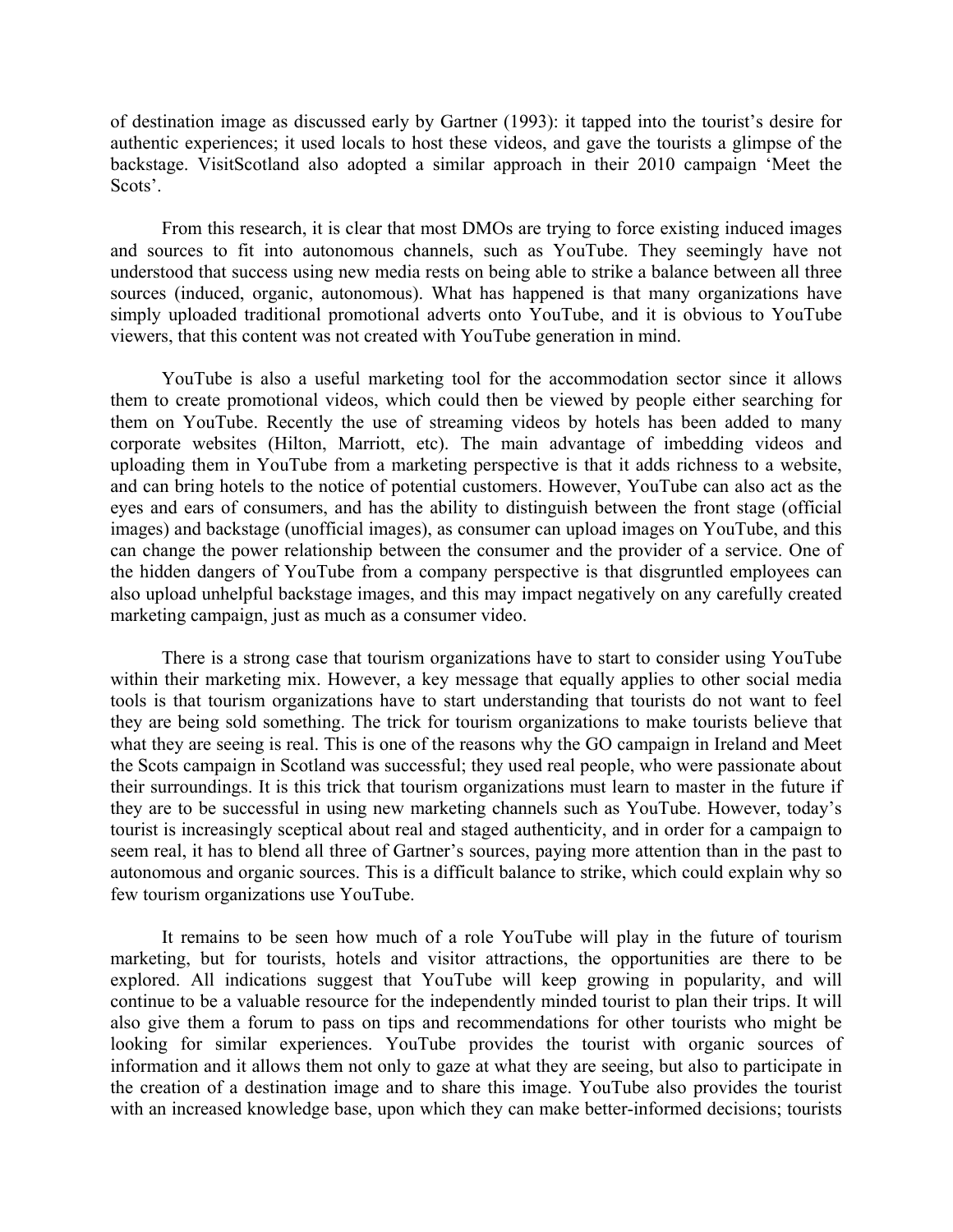no longer need to be virgin decisions makers, and can use the collective wisdom of YouTube to help them in their vacation decision making.

#### **REFERENCES**

- Buhalis, D. (2000). Marketing the competitive destination of the future. *Tourism Management, 21*(1), 97-116.
- Buhalis, D, (2003). *eTourism: information technology for strategic tourism management*. London: Pearson.
- Busby, G. and Klug, J. (2001). Movie-induced tourism: The challenge of measurement and other issues. *Journal of Vacation Marketing, 7*(4), 316-332.
- Carrera, P., Chiu, C., Praptipwattanawong, P., and Chienwattanasuk, S., Syed-Ahmad, S.F., and Murphy, J. (2008). MySpace, My Friends, My Customers. In P. O'Connor, W. Höpken, and U. Gretzel (Eds.), *Information and Communication Technologies in Tourism* (pp. 94- 105). Wien: Springer.
- Crompton, J.L. (1979). An assessment of the image of Mexico as a vacation destination and the influence of geographical location upon the image. *Journal of Travel Research, 18*(3), 18- 23.
- Franklin, A. and Chang, M. (2001). The trouble with tourism and travel theory? *Tourist Studies, 1*(1), 5-22.
- Fyall, A. and Garrod, B. (2005). *Tourism marketing: A collaborative approach*. London: Channel View Publications.
- Gartner, W.C. (1993). Image formation process. *Journal of Travel and Tourism Marketing*, 2(2/3), 191-215.
- Goffman, E. (1959). *The Presentation of Self in Everyday Life*. New York: Doubleday.
- Goss, J. (1993). Placing the market and marketing the place: Tourist advertising of the hawaiian islands, 1972-1992. *Environment and Planning D: Society and Space, 11*(6), 663-688.
- Hofstaetter, C. and Egger, R. (2009). The importance and use of weblogs for backpackers. In W. Hopken, U. Gretzel, and R. Law (Eds.), *Information and communication technologies in tourism (*pp. 99-110). Wien: Springer.
- Hudson, S. and Ritchie, J.R.B. (2006). Promotion destinations via film tourism: an empirical identification of supporting market initiatives. *Journal of Travel Research, 44*(4), 387-396.
- Ibrahim, E.E. and Gill, J. (2005). A positioning strategy for tourist destination, based on analysis of customers' perceptions and satisfactions. *Marketing Intelligence and Planning, 23*(2), 172-188.
- Kang, Y., Stasko, J., Luther, K., Ravi, A., and Xu, Y. (2008). RevisiTour: Enriching the tourism experience with user-generated content. In P. O'Connor, W. Höpken, and U. Gretzel (Eds.), Information and Communication Technologies in Tourism (pp. 59-69). Wien: Springer.
- King, J. (2002). Destination marketing organizations: connecting the experience rather than promoting the place. *Journal of Vacation Marketing, 8*(2), 105-108.
- MacCannell, D. (1973). Staged authenticity. The arrangement of social space in tourist settings. *American Journal of Sociology, 79*(3), 589-603.
- MacCannell, D. (1989). *The tourist: A new theory of the leisure class*. California: University of California Press.